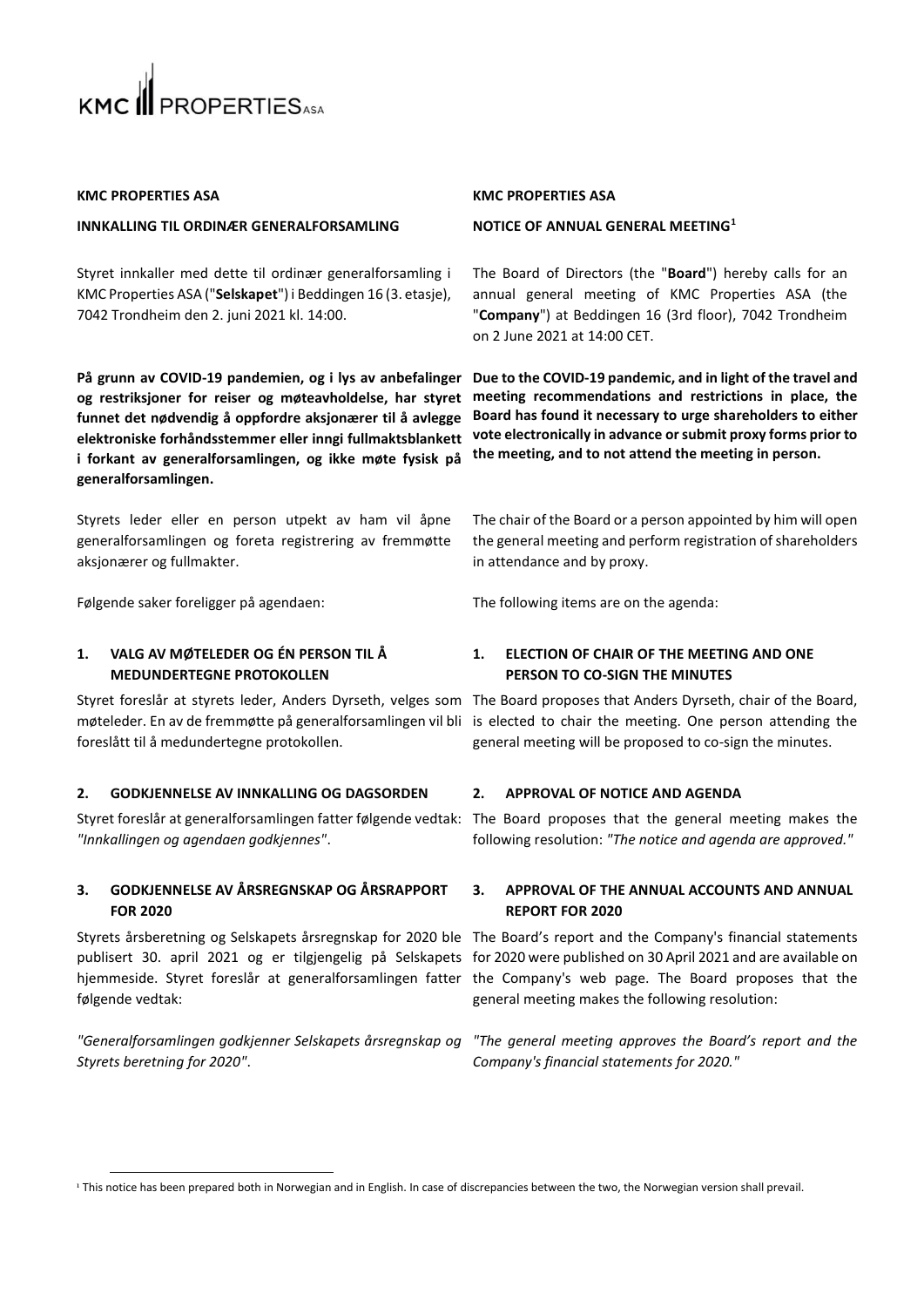# **4. GODKJENNELSE AV HONORAR TIL REVISOR 4. APPROVAL OF AUDITOR REMUNERATION**

Nominasjonskomiteen foreslår følgende årlige godtgjørelse The Nomination Committee proposes the following annual frem til ordinær generalforsamling i 2022:

- Styrets leder: NOK 400 000.
- Styremedlemmer: NOK 225 000.
- Medlemmer av revisjonsutvalget: NOK 50 000
- Medlemmer av kompensasjonsutvalget: NOK 25 000.

# **6. GODKJENNELSE AV HONORAR TIL NOMINASJONSKOMITEEN**

Det foreslås ingen honorar til medlemmene av No remuneration is proposed for the members of the NOK 40 000 til hvert medlem.

Det vises til nominasjonskomiteens forslag til sammensetning av Styret som er gjort tilgjengelig på Selskapets hjemmeside.

Selskapets hjemmeside.

Det følger av allmennaksjeloven § 5-6 (5) at Pursuant to section 5-6 fifth paragraph of the Norwegian Redegjørelsen er ikke gjenstand for votering.

# **10. RETNINGSLINJER FOR FASTSETTELSE AV GODTGJØRELSE FOR LEDENDE ANSATTE**

Styret foreslår at honorar til revisor dekkes etter regning. The Board proposes that the auditor fee is approved as invoiced.

### **5. GODKJENNELSE AV HONORAR TIL STYRET 5. APPROVAL OF REMUNERATION TO THE BOARD**

for styremedlemmer for perioden fra 18. desember 2020 og remuneration for board members for the period from 18 December 2020 and to the annual general meeting in 2022:

- Chair: NOK 400,000.
- Board members: NOK 225,000.
- Members of the audit committee: NOK 50,000
- Members of the compensation committee: NOK 25,000.

# **6. APPROVAL OF REMUNERATION TO THE NOMINATION COMMITTEE**

nominasjonskomiteen for perioden 24. juni 2020 til 31. Nomination Committee for the period 24 June 2020 to 31 desember 2020. For perioden fra 1. januar 2021 og frem til December 2020. For the period from 1 January 2021 and to ordinær generalforsamling i 2022 foreslås et årlig honorar på the annual general meeting in 2022, an annual remuneration of NOK 40,000 for each member is proposed.

### **7. STYREVALG 7. BOARD APPOINTMENT**

Reference is made to the Nomination Committee's proposal for the composition of the Board, which is made available on the Company's web page.

# **8. VALG AV NOMINASJONSKOMITÉ 8. APPOINTMENT OF NOMINATION COMMITTEE**

Det vises til nominasjonskomiteens forslag til sammensetning Reference is made to the Nomination Committee's proposal av nominasjonskomiteen, som er gjort tilgjengelig på for the composition of the committee, which is made available on the Company's web page.

### **9. REDEGJØRELSE FOR FORETAKSSTYRING 9. STATEMENT ON CORPORATE GOVERNANCE**

generalforsamlingen skal behandle redegjørelse for Public Limited Liability Companies Act, the general meeting foretaksstyring som er avgitt i henhold til regnskapsloven § 3- shall consider the statement on corporate governance made 3b. Redegjørelsen er inntatt i Selskapets årsberetning for in accordance with section 3-3b of the Norwegian Accounting 2020, som er tilgjengelig på Selskapets hjemmeside. Act. The statement is included in the Company's annual report for 2020, which is available on the Company's web page. The statement is not subject to a vote.

# **10. REMUNERATION GUIDELINES FOR SENIOR EXECUTIVES**

I samsvar med allmennaksjeloven § 6-16a og tilhørende In accordance with section 6-16a of the Norwegian Public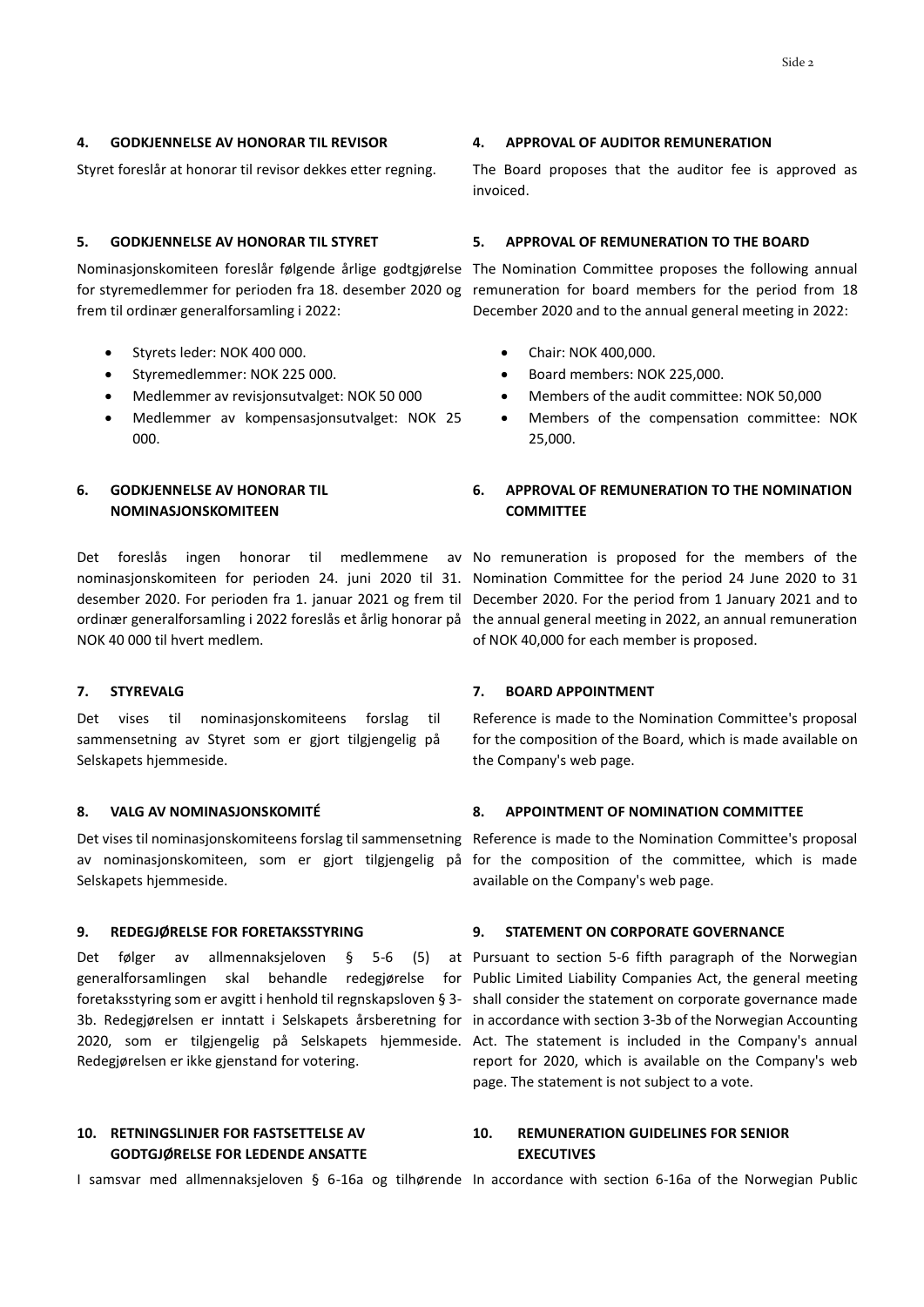forskrift har Styret utarbeidet retningslinjer for fastsettelse av Limited Liability Companies Act and ancillary regulations, the godtgjørelse for ledende ansatte i Selskapet. Retningslinjene foreslår at generalforsamlingen fatter følgende vedtak:

*"Retningslinjene i henhold til allmennaksjeloven § 6-16a og tilhørende forskrift godkjennes."*

I tråd med tidligere ønsker styret å legge til rette for at Selskapet skal kunne utstede aksjer i situasjoner der dette anses gunstig for Selskapet, herunder i forbindelse med kapitalinnhenting til finansiering av Selskapets virksomhet og i forbindelse med potensielle oppkjøp.

På denne bakgrunn foreslår styret at generalforsamlingen fatter følgende vedtak om styrefullmakt:

- *(i) Styret gis fullmakt til å øke aksjekapitalen med et maksimumsbeløp på NOK 9 500 000 gjennom én eller flere aksjekapitalutvidelser ved utstedelse av nye aksjer.*
- *(ii) Tegningskurs per aksje fastsettes av styret i forbindelse med hver enkelt utstedelse.*
- *(iii) Fullmakten gjelder til ordinær generalforsamling i 2022, dog ikke lenger enn til 30. juni 2022.*
- *(iv) Eksisterende aksjonærers fortrinnsrett til å tegne og bli tildelt aksjer kan fravikes, jf. allmennaksjeloven §§ 10-4 og 10-5.*
- *(v) Fullmakten kan benyttes i forbindelse med kapitalinnhenting til finansiering av Selskapets virksomhet, og i forbindelse med oppkjøp og fusjoner. Fullmakten kan benyttes i situasjoner som nevnt i verdipapirhandelloven § 6-17.*
- *(vi) Fullmakten omfatter kapitalforhøyelser mot innskudd i kontanter, så vel som kapitalforhøyelser mot innskudd i annet enn kontanter og med særlige tegningsvilkår, jf. allmennaksjeloven § 10-2. Fullmakten omfatter også utstedelse av vederlagsaksjer ved fusjon.*

er gjort separat tilgjengelig på Selskapets hjemmeside. Styret executives of the Company. The guidelines are made Board has prepared guidelines for remuneration for senior separately available on the Company's web page. The Board proposes that the general meeting makes the following resolution:

> *"The guidelines pursuant to Section 6-16a of the Norwegian Public Limited Liability Companies Act and ancillary regulations are approved."*

#### **11. GENERELL STYREFULLMAKT TIL Å UTSTEDE AKSJER 11. GENERAL BOARD AUTHORIZATION TO ISSUE SHARES**

As per previous practice, the Board wishes to facilitate a flexibility to issue shares by the Board in situations where this is considered beneficial for the Company, including in connection with capital raisings for the financing of the Company's business and in connection with potential acquisitions.

On this basis, the Board proposes that the general meeting passes the following resolution on board authorization:

- *(i) The Board is authorized to increase the share capital by a maximum amount of NOK 9,500,000 in one or more share capital increases through issuance of new shares.*
- *(ii) The subscription price per share shall be fixed by the Board in connection with each issuance.*
- *(iii) The authorization is valid until the annual general meeting in 2022, however no longer than until 30 June 2022.*
- *(iv) Existing shareholders' pre-emptive rights to subscribe for and to be allocated shares may be derogated from, cf the Public Companies Act sections 10-4 and 10-5.*
- *(v) This authorization may be used in connection with capital raisings for the financing of the company's business; and in connection with acquisitions and mergers. The authorization can be used in situations described in the Norwegian Securities Trading Act section 6-17.*
- *(vi) The authorization covers share capital increases against contribution in cash, as well as share capital increases against contribution in kind and with special subscription terms, cf. section 10-2 of the Public Companies Act. The authorization also covers issuance of consideration shares in a merger.*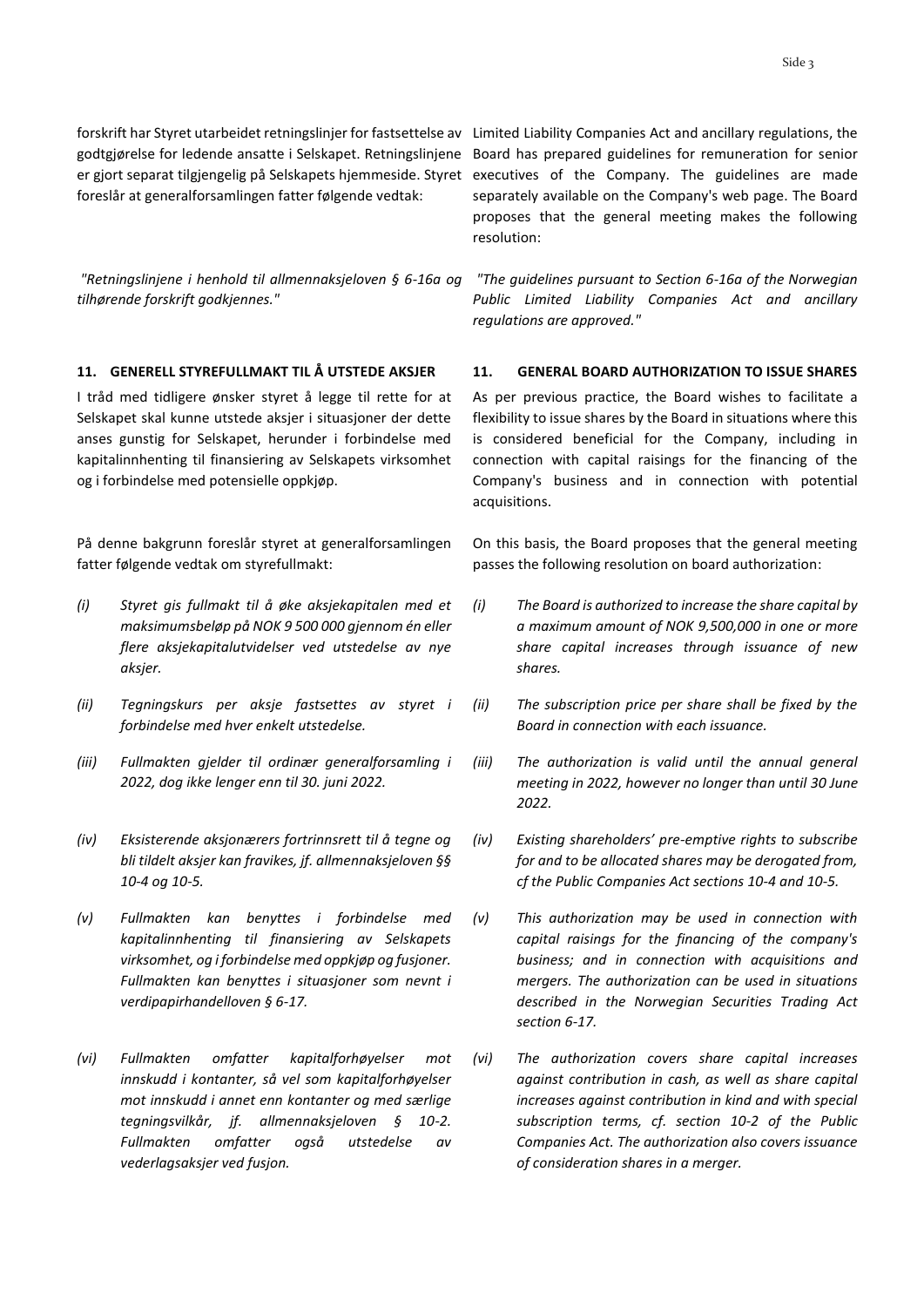*(vii) Styret vedtar de nødvendige endringer i vedtektene i overensstemmelse med kapitalforhøyelser i henhold til fullmakten.* 

# **12. STYREFULLMAKT TIL Å UTSTEDE AKSJER I FORBINDELSE MED INCENTIVPROGRAMMER**

Styret er opptatt av å kunne inngå avtaler med nøkkelpersoner og andre ansatte om aksjebaserte incentivordninger. For å ha fleksibilitet for slike ordninger, og med henvisning også til Selskapets retningslinjer for lederlønn, foreslår styret derfor at generalforsamlingen fatter følgende vedtak om styrefullmakt:

- *(i) Styret gis fullmakt til å øke aksjekapitalen med et maksimumsbeløp på NOK 500 000 gjennom én eller flere aksjekapitalutvidelser ved utstedelse av nye aksjer.*
- *(ii) Tegningskurs per aksje fastsettes av styret i forbindelse med hver enkelt utstedelse.*
- *(iii) Fullmakten gjelder frem til ordinær generalforsamling i 2022, dog ikke lenger enn til 30. juni 2022.*
- *(iv) Eksisterende aksjonærers fortrinnsrett til å tegne og bli tildelt aksjer kan fravikes, jf. allmennaksjeloven §§ 10-4 og 10-5.*
- *(v) Fullmakten kan kun benyttes i forbindelse med utstedelse av aksjer til konsernets ansatte eller styremedlemmer i forbindelse med opsjons- og incentivprogrammer, både individuelle og generelle. Fullmakten kan benyttes i situasjoner som nevnt i verdipapirhandelloven § 6-17.*
- *(vi) Styret vedtar de nødvendige endringer i vedtektene i overensstemmelse med kapitalforhøyelser i henhold til fullmakten.*

# **13. STYREFULLMAKT TIL Å ERVERVE EGNE AKSJER 13. BOARD AUTHORIZATION TO ACQUIRE TREASURY**

Styret ønsker å legge til rette for at Selskapet skal kunne erverve egne aksjer, enten for å kunne levere aksjer i henhold til eventuelle avtaler om aksjebasert avlønning, eller i andre situasjoner der slike erverv av andre årsaker anses gunstig for Selskapet.

*(vii) The Board shall resolve the necessary amendments to the articles in accordance with capital increases resolved pursuant to this authorization.* 

# **12. BOARD AUTHORIZATION TO ISSUE SHARES IN CONNECTION WITH INCENTIVE PROGRAMS**

The Board wishes to retain the ability to provide share-based incentive arrangements for key personnel and other. To ensure flexibility for such arrangements, and with reference to the remuneration guidelines, the Board proposes that the general meeting passes the following resolution on board authorization:

- *(i) The Board is granted the authorization to increase the share capital by a maximum amount of NOK 500,000 in one or more share capital increases through issuance of new shares.*
- *(ii) The subscription price per share shall be fixed by the Board in connection with each issuance.*
- *(iii) The authorization is valid until the annual general meeting in 2022, however no longer than until 30 June 2022.*
- *(iv) Existing shareholders' pre-emptive rights to subscribe for and to be allocated shares may be derogated from, cf the Public Companies Act sections 10-4 and 10-5.*
- *(v) The authorization may only be used in connection with issuance of shares to the group's employees or board members in relation with option and incentive programs, both individual and general. The authorization can be used in situations as described in the Norwegian Securities Trading Act section 6-17.*
- *(vi) The Board shall resolve the necessary amendments to the articles in accordance with capital increases resolved pursuant to this authorization.*

# **SHARES**

The Board wishes to enable the Company's acquisition of treasury shares, either for the purpose of settling share-based compensation arrangements, or in other situations where such acquisitions are considered to be beneficial for the Company.

På denne bakgrunn foreslår styret at generalforsamlingen On this basis, the Board proposes that the general meeting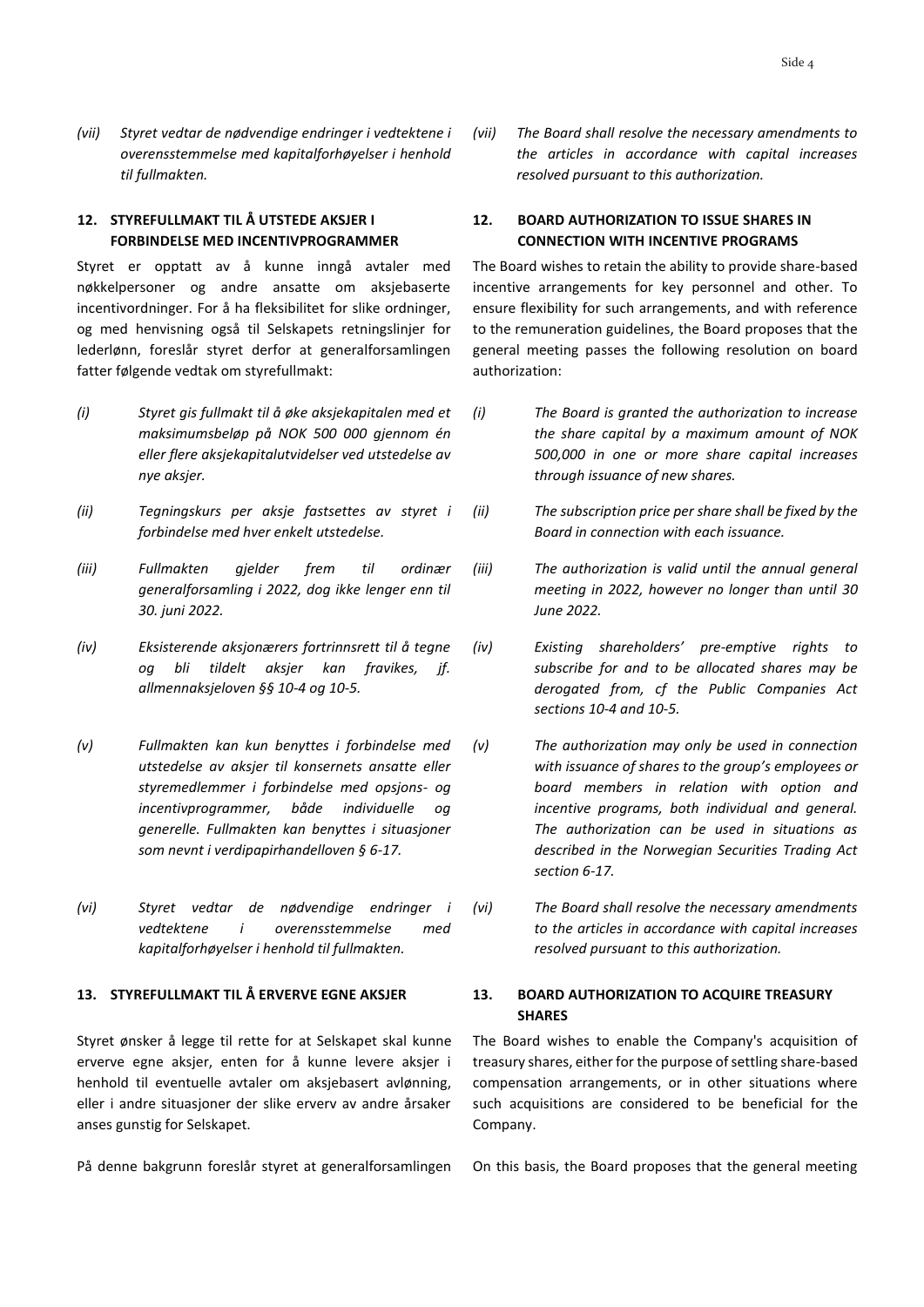- *(i) Styret gis fullmakt til på vegne av Selskapet å erverve aksjer i Selskapet ("egne aksjer") og ta sikkerhet i egne aksjer med en samlet pålydende verdi på inntil NOK 4 834 930. Dersom Selskapet avhender eller sletter egne aksjer skal dette beløpet forhøyes med et beløp tilsvarende pålydende verdi av de avhendede og slettede aksjene.*
- *(ii) Ved erverv av egne aksjer kan det ikke betales et vederlag pr. aksje som er mindre enn NOK 1 eller som overstiger NOK 20.*
- *(iii) Styret fastsetter på hvilke måter egne aksjer kan erverves eller avhendes. Fullmakten kan benyttes i situasjoner som nevnt i verdipapirhandelloven § 6- 17.*
- *(iv) Fullmakten gjelder frem til ordinær generalforsamling i 2022, dog ikke lenger enn til 30. juni 2022.*

Som følge av regelendringer knyttet til lederlønnserklæringer samt ønske om mulighet for forenkling av avholdelse av generalforsamlinger, jf aksjeloven § 5-11a og b, foreslår styret at generalforsamlingen fatter følgende vedtak:

#### *"§ 6 i Selskapets vedtekter endres til å lyde som følger:*

*"I den ordinære generalforsamling skal følgende spørsmål behandles og avgjøres: (i) godkjennelse av årsregnskap og årsberetning, herunder utdeling av utbytte, og (ii) andre saker som etter lov eller vedtekter hører under generalforsamlingen.*

*Aksjeeiere kan avgi skriftlig forhåndsstemme i saker som skal behandles på generalforsamlinger i selskapet. Slike stemmer kan også avgis ved elektronisk kommunikasjon. Adgangen til å avgi forhåndsstemme er betinget av at det foreligger en betryggende metode for autentisering av avsender. Styret avgjør om det foreligger en slik metode i forkant av den enkelte generalforsamling. Styret kan også fastsette nærmere retningslinjer for skriftlige forhåndsstemmer."*

fatter følgende vedtak om styrefullmakt: passes the following resolution on board authorization:

- *(i) The Board is authorized to acquire shares in the Company ("treasury shares") and take security in treasury shares on behalf of the Company with an aggregate nominal value of up to NOK 4 834 930. If the Company disposes of or cancels treasury shares, this amount shall be increased with an amount corresponding to the nominal value of the disposed and cancelled shares.*
- *(ii) When acquiring treasury shares the consideration per share may not be less than NOK 1 and may not exceed NOK 20.*
- *(iii) The Board determines the methods by which own shares can be acquired or disposed of. The authorization can be used in situations described in the Norwegian Securities Trading Act section 6-17.*
- *(iv) The authorization is valid until the annual general meeting in 2022, however no longer than until 30 June 2022.*

# **14. ENDRINGER I VEDTEKTENES § 6 14. AMENDMENT TO THE ARTICLES OF ASSOCIATION SECTION 6**

Due to amended rules regarding remuneration guidelines as well as a desire to have increased flexibility on the conducting of shareholder meetings, cf also the Public Companies Act sections 5-11a and b, the Board proposed that the general meeting passes the following resolution:

*"Section 6 of the articles of association are amended to read:*

*"At the annual general meeting, the following issues shall be considered and decided: (i) approval of the annual accounts and annual report, including the distribution of dividends, and (ii) other matters which by law or the articles of association belong to the general meeting.*

*Shareholders may cast a prior written vote on matters to be considered at general meetings of the company. Such votes can also be cast by electronic communication. The right to vote in advance is conditional on the existence of a reassuring method for authenticating the sender. The board decides whether such a method exists in advance of the individual general meeting. The board may also lay down more detailed guidelines for written advance votes."*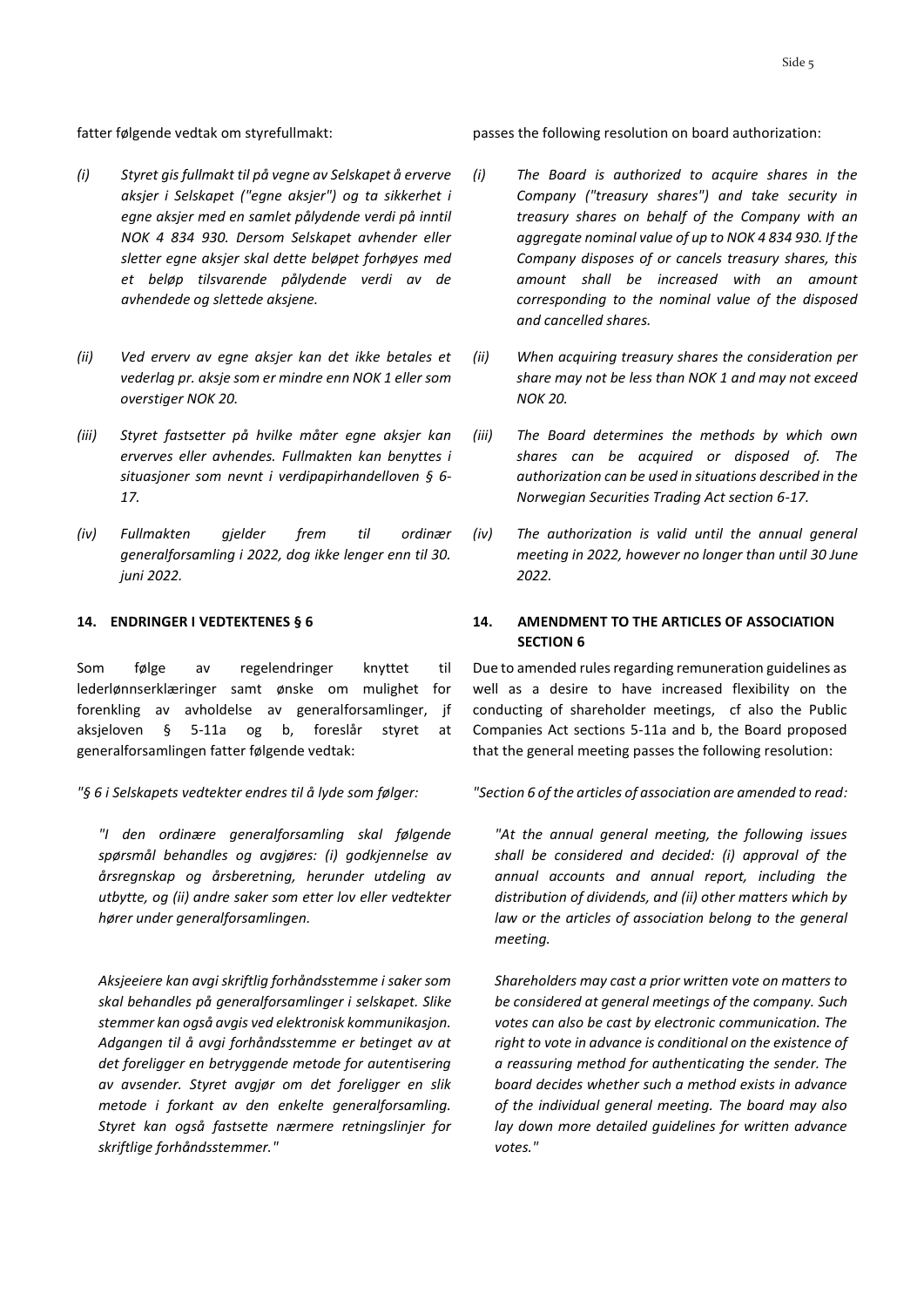Fullmaktene som foreslås under sak 11, 12 og 13 vil erstatte tidligere fullmakter.

*\*\*\*\*\**

#### *Fremmøte og registrering*

personlig eller ved fullmektig etter eget valg.

**På grunn av den ekstraordinære situasjonen foranlediget av However, due to the extraordinary situation caused by the fullmaktsblankett i forkant av generalforsamlingen, og ikke the meeting, and to not attend the meeting in person. møte fysisk på generalforsamlingen.** 

fullmektig, kan registrere dette i VPS Investortjenester eller proxy may register votes in VPS Investor Services or may send ved å sende utfylt fullmaktsskjema til Nordea Bank, the proxy form to Nordea Bank, Registrar's Department Verdipapirservice (nis@nordea.com), innen 31. mai 2021 kl. (nis@nordea.com), within 31 May 2021 at 17:00 CET. 17:00.

#### *Forhåndsstemming*

Aksjeeiere kan avgi forhåndsstemme via Selskapets hjemmeside eller VPS Investortjenester. For å gjøre det agenda item via the Company's website or VPS Investor trenger man pin-koden og referansenummeret på registreringsskjemaet. Frist for å avgi forhåndsstemme er 31. mai 2021 kl. 17:00. Frem til fristen kan allerede avgitte forhåndsstemmer endres eller tilbakekalles. Etter fristen vil avgitte forhåndsstemmer anses trukket tilbake dersom aksjeeieren møter på generalforsamlingen selv eller ved fullmektig.

#### *Melding til forvaltere og aksjonærer med forvalterkonto*

Reelle eiere av aksjer som er registrert på forvalterkonto som ønsker å utøve sine rettigheter på generalforsamlingen må registrere seg direkte i VPS' aksjeeierregister og bli registrert å møte og avgi stemme.

#### *Aksjonærrettigheter*

*\*\*\*\*\* \*\*\*\*\**

The authorizations proposed under agenda items 11, 12 and 13 will replace previous authorizations.

*\*\*\*\*\**

#### *Attendance and registration*

Aksjeeiere har rett til å delta på generalforsamlingen Shareholders are by law entitled to attend the general meeting in person or by a proxy of their own choice.

COVID-19 pandemien, og i lys av gjeldende anbefalinger og COVID-19 pandemic, and in light of the travel and meeting **restriksjoner for reiser og møteavholdelse, har styret recommendations and restrictions currently in place, the imidlertid funnet det nødvendig å oppfordre aksjonærer til Board has found it necessary to urge shareholders to either å avlegge elektroniske forhåndsstemme eller oversende vote electronically in advance or submit proxy forms prior to** 

Aksjeeiere som ønsker å stemme i generalforsamlingen ved Shareholders who wish to vote at the general meeting by

#### *Advance voting*

Shareholders may prior to the meeting cast a vote on each Services. The pin-code and reference number from the registration form is required to do so. The deadline for advance voting is 31 May 2021 at 17:00 CEST. Until the deadline, votes already cast may be changed or withdrawn. Votes already cast prior to the general meeting will be considered withdrawn in the event of a shareholder attending the general meeting in person or by proxy.

# *Notice to nominee holders and shareholders with nominee accounts*

i VPS før generalforsamlingen for å sikre at de er berettiget til shareholders and be registered with the VPS prior to the Beneficial owners of shares registered with nominee accounts who wish to exercise their rights at the general meeting must register themselves directly in the VPS registry of general meeting to ensure their eligibility to meet and cast vote.

#### *Shareholder rights*

En aksjonær har talerett på generalforsamlingen, og har rett A shareholder has the right to address the general meeting til å ta med en rådgiver og gi ham/henne talerett. En aksjonær and to bring one adviser and convey to him/her the right of kan fremsette alternative vedtaksforslag for punkter som er address. A shareholder may table alternative resolutions for inkludert i agendaen og kan kreve at medlemmer av styret items included on the agenda and may request in the general og/eller daglig leder på generalforsamlingen gir, tilgjengelig meeting that members of the Board and/or the chief informasjon om forhold som kan påvirke vurderingen av executive officer provide available information about matters Selskapets finansielle situasjon, inkludert informasjon om that may affect the assessment of the Company's financial